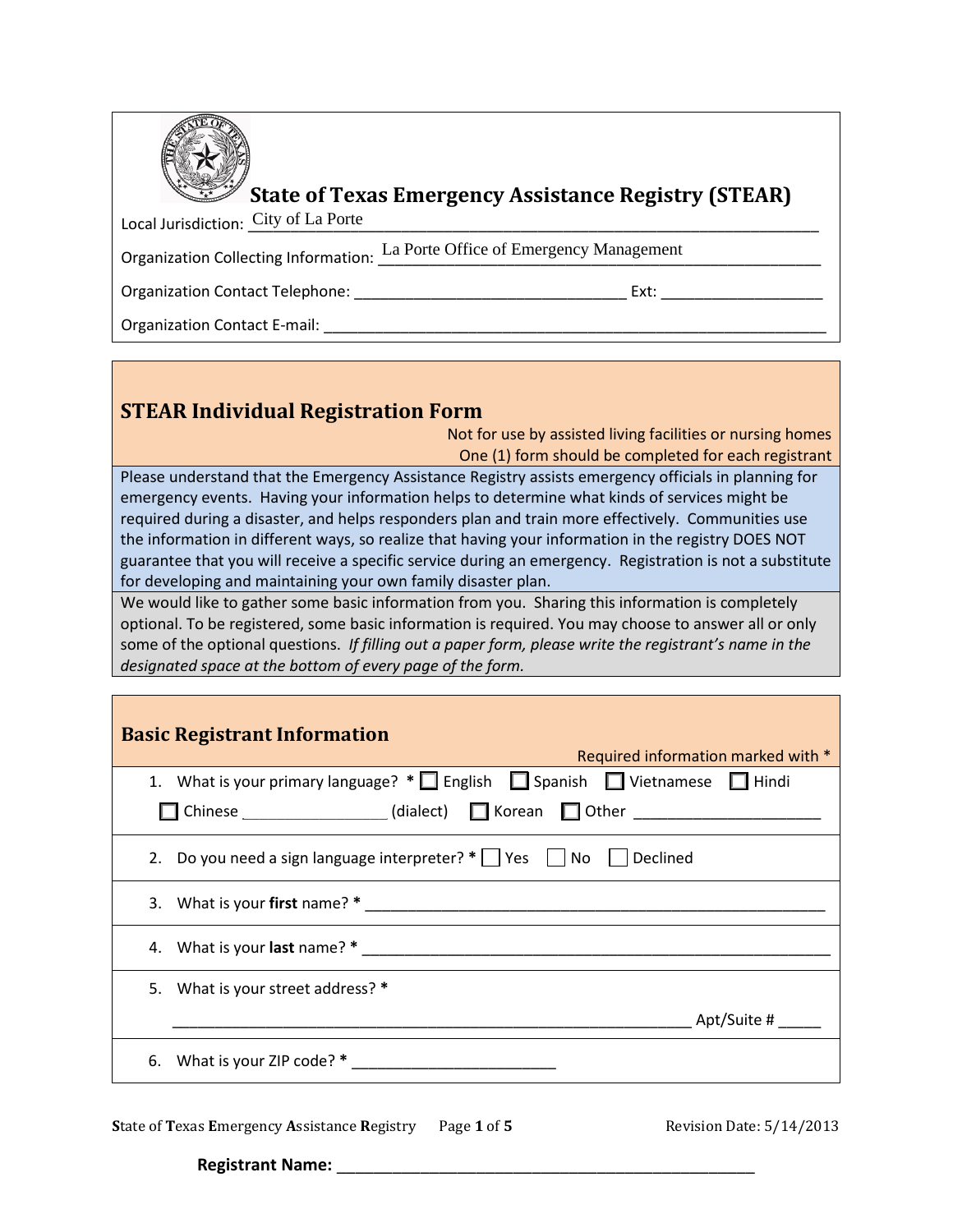| <b>Basic Registrant Information</b><br>Required information marked with *                                                                                                                                                                                                               |
|-----------------------------------------------------------------------------------------------------------------------------------------------------------------------------------------------------------------------------------------------------------------------------------------|
|                                                                                                                                                                                                                                                                                         |
|                                                                                                                                                                                                                                                                                         |
| 9. Are you registering a minor or are you younger than 18? If yes, what is the minor's age? _                                                                                                                                                                                           |
| 10. What is the best phone number to reach you? * _______________________________ ext. _____________                                                                                                                                                                                    |
| 11. Do you have a second telephone number in case you can't be reached at the previous                                                                                                                                                                                                  |
| <b>Emergency Contact</b>                                                                                                                                                                                                                                                                |
| In this document, emergencies are defined as hazards to public health and safety, such as hurricanes,<br>tornadoes, terrorist attacks, chemical accidents, and other disasters that may cause death, injury, or<br>damage, which could require evacuation and sheltering of the public. |
| 12. We need to gather some information about the best person for emergency planners to<br>contact in case of an emergency.<br>What is your emergency contact person's first name? ____________________________                                                                          |
| 13. What is your emergency contact person's last name? __________________________                                                                                                                                                                                                       |
| 14. What is this person's relationship to you?<br>■ Wife/Husband ■ Parent ■ Sister/Brother ■ Daughter/Son ■ Aunt/Uncle<br>Declined<br>$\Box$ Guardian<br>$\Box$ Friend<br>II.                                                                                                           |
| 15. What is your emergency contact's telephone number? Remember, this needs to be the best<br>way to contact this person in case of an emergency. ____________________________ ext. _____________                                                                                       |
| <b>Caregivers / Animals</b>                                                                                                                                                                                                                                                             |

16. If you had to evacuate your home, would you be accompanied by a service animal?

Yes  $\Box$  No  $\Box$  Declined

**S**tate of Texas Emergency Assistance Registry Page 2 of 5 Revision Date: 5/14/2013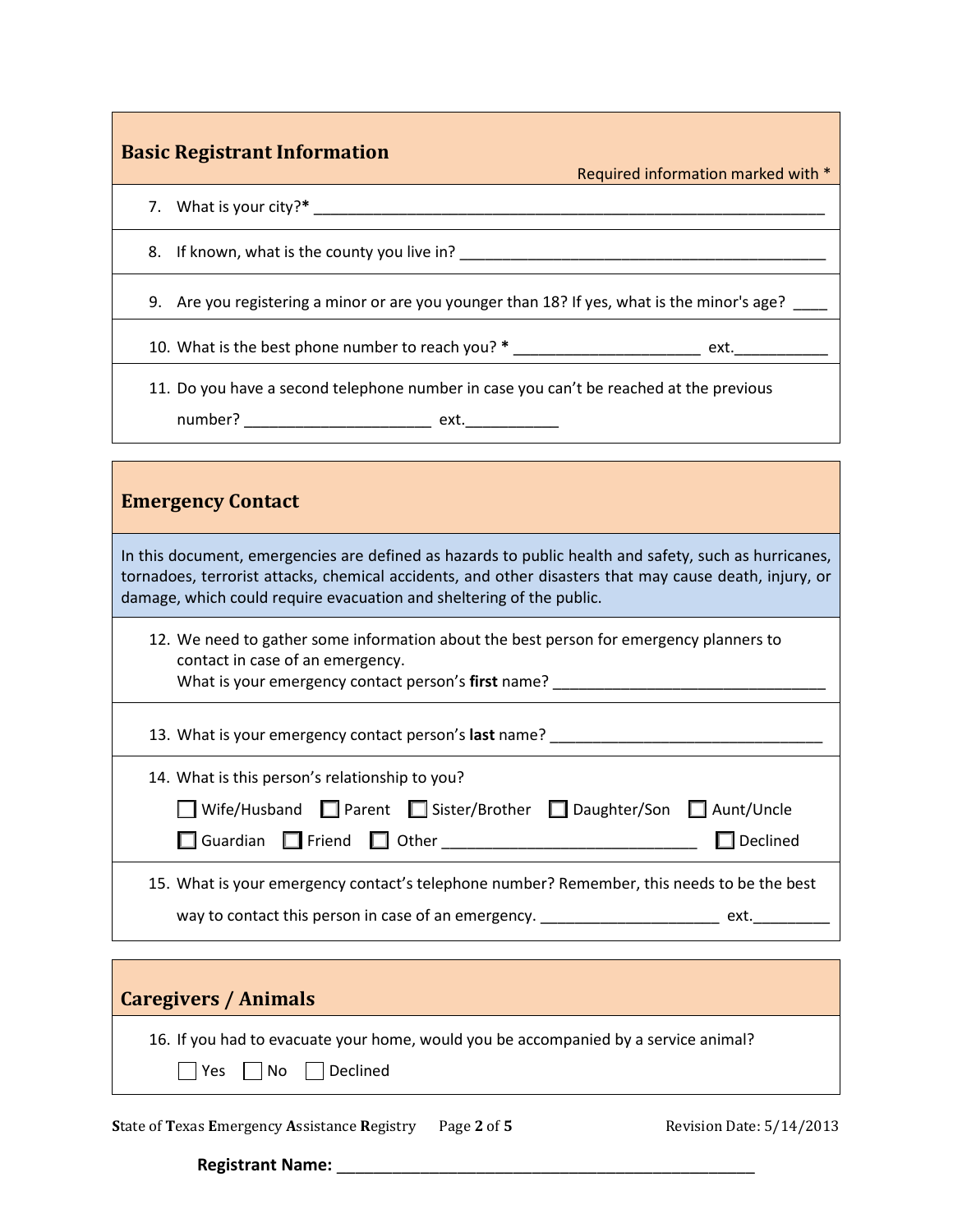| <b>Caregivers / Animals</b>                                                                                                                       |
|---------------------------------------------------------------------------------------------------------------------------------------------------|
| 17. Do you have a caregiver or advocate? This person may or may not be the same person who is<br>Declined<br>your emergency contact.   Yes<br>No  |
| 18. [If Yes to Q17] During an emergency would your caregiver or advocate evacuate with you?<br>Yes<br>$\vert$ $\vert$ No<br>Declined              |
| 19. How many people do you expect to accompany you when you evacuate?                                                                             |
| 20. If you had to evacuate your home, would you take a pet with you?<br>Declined<br>Yes<br>No                                                     |
| 21. [If Yes to Q20] How many total pets would need to evacuate with you?                                                                          |
| 22. [If Yes to Q20] Do you have carriers for all of your pets?<br>Declined<br>Yes<br><b>No</b>                                                    |
| <b>Transportation Assistance</b>                                                                                                                  |
| 23. Will you need transportation assistance in order to evacuate your home?                                                                       |
| Yes<br>No<br>Declined                                                                                                                             |
| 24. Are you able to receive emergency warnings or instructions?<br>$\exists$ Yes<br>No<br>Declined [If No to Q24 proceed with Q25-Q26.]           |
| 25. [If No to Q24] Would you need help reading information because you are blind or have low<br>vision?<br>$\sqrt{}$ Yes<br>Declined<br><b>No</b> |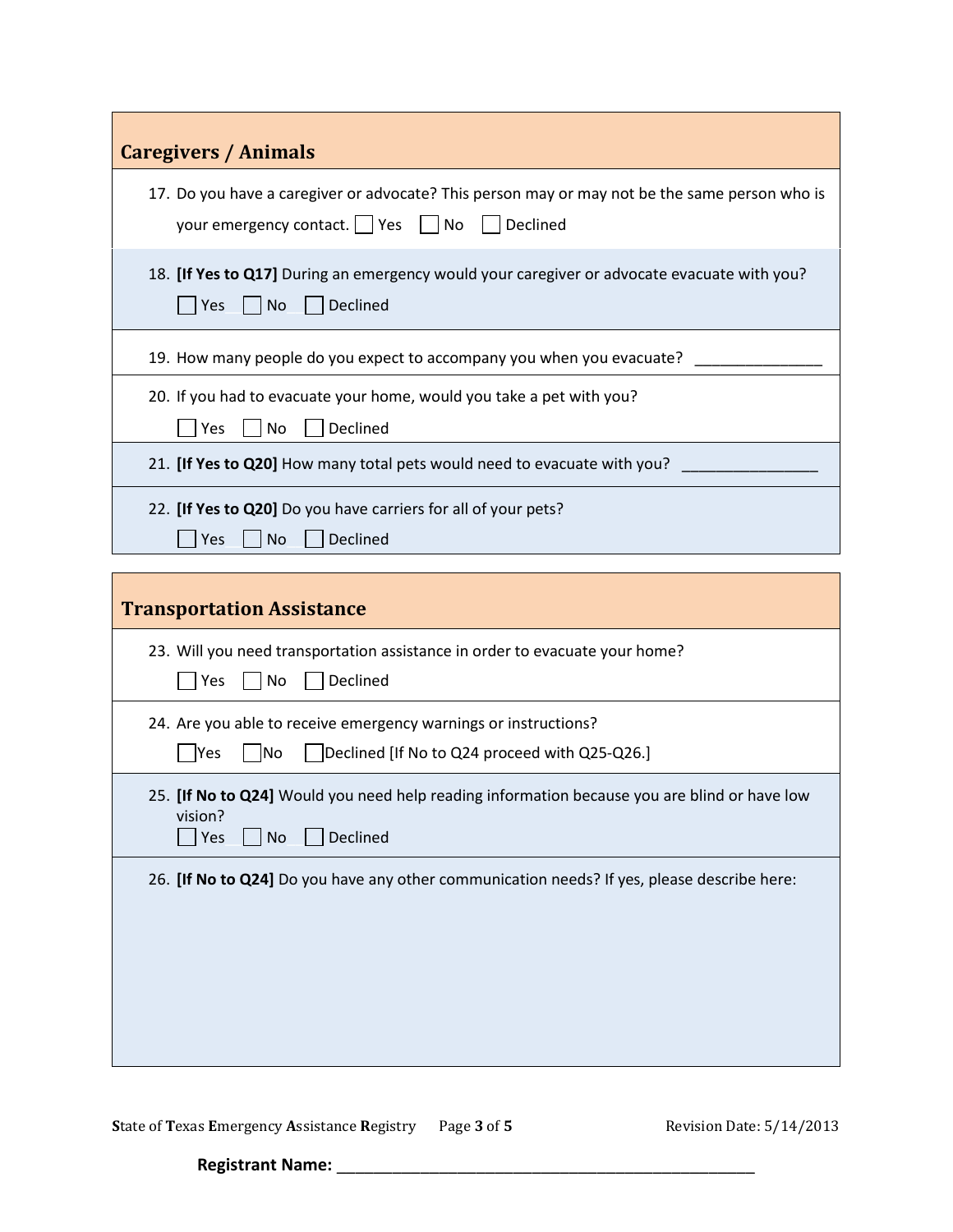## **Transportation Assistance**

| 27. Do you have a disability, functional or medical need that may require you to rely on additional<br>assistance during an emergency? Ves all No<br>  Declined<br>If yes, proceed to answer Functional Needs questions. If no, please go to the comments |
|-----------------------------------------------------------------------------------------------------------------------------------------------------------------------------------------------------------------------------------------------------------|
| section [Q39] on the last page of the form.                                                                                                                                                                                                               |
|                                                                                                                                                                                                                                                           |
| <b>Functional Needs</b>                                                                                                                                                                                                                                   |
| Please answer the following questions about the type of assistance you may need during an<br>emergency. Some of the questions ask for specific health information, but remember, you are not<br>required to answer these questions if you do not want to. |
| 28. Do you receive medical treatment from a nurse or doctor at your home or in a doctor's office<br>more than 3 times a week? $\Box$ Yes<br>Declined<br>  No                                                                                              |
| 29. If you were away from home, would you need help carrying out daily activities, such as<br>bathing, eating, walking, or going to the bathroom? $\Box$ Yes<br>No<br>Declined                                                                            |
| 30. [If yes to Q29] Are these services currently provided by someone other than family or<br>friends? If yes, please record the service provider and their contact information as a comment<br>in Q39 on page 5. $\Box$ Yes<br>Declined<br><b>No</b>      |
| 31. Are you on portable oxygen?     Yes<br>Declined<br>No                                                                                                                                                                                                 |
| 32. Do you need assistance leaving your home due to limited mobility?<br>Declined<br>No<br>Yes                                                                                                                                                            |
| 33. Do you have a disability that prevents you from riding in an upright position for up to 4 hours?<br>Yes<br>No Declined                                                                                                                                |
| 34. Do you have a life sustaining medical device that requires power?<br>Yes<br>No<br>Declined                                                                                                                                                            |
| 35. [If yes to Q34] How many hours of power are provided by your back-up power source?<br>hours (up to 72 hours)                                                                                                                                          |
| 36. Do you weigh more than 350 pounds?     Yes<br>Declined<br>No                                                                                                                                                                                          |